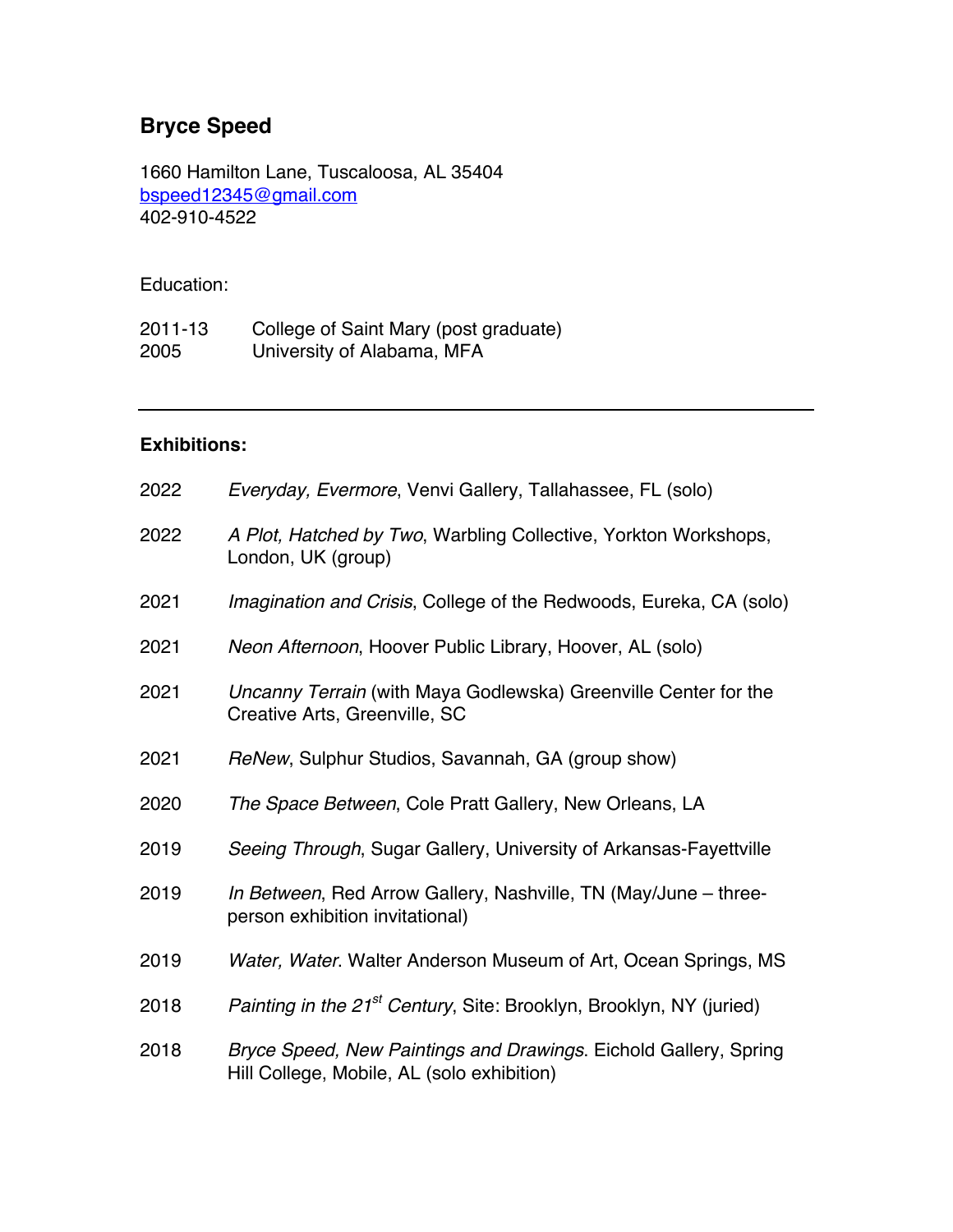| 2017 | Introspective Monster, TEN Gallery, New Orleans, LA (solo)                                                     |
|------|----------------------------------------------------------------------------------------------------------------|
| 2017 | Space Songs, North Wall Arts Center, Oxford, UK (solo)                                                         |
| 2017 | Southern Graphics Council Exhibition, Robert C. Williams Paper<br>Museum, Georgia Tech University, Atlanta, GA |
| 2017 | Gulfs, Moon Gallery. Berry College. Rome, GA (solo)                                                            |
| 2016 | Architecture and The Built World, Ormond Beach Art Museum and<br>Gardens, Ormond Beach, FL.                    |
| 2016 | Gulfs, TEN Gallery, New Orleans, LA (solo)                                                                     |
| 2016 | B16: Wiregrass Biennial. Wiregrass Museum of Art. Dothan, AL                                                   |
| 2016 | Contemporary South 2016, Visual Art Exchange, Raleigh, NC (juried)                                             |
| 2016 | RSA Open 2016 Exhibition, Royal Scottish Academy, Edinburg,<br>Scotland, UK (juried)                           |
| 2015 | New Work by Bryce Speed, WonderRoot Art Center, Atlanta, GA<br>(solo)                                          |
| 2014 | Bryce Speed: New Work, Fine Arts Gallery at Valdosta State<br>University, Valdosta, GA (solo)                  |
| 2014 | Paint, Eichold Art Gallery, Springhill College, Mobile, AL (group<br>exhibition invitational)                  |
| 2014 | Suburbia: Is Anyone There? HEREart, New York, NY (3 artist<br>exhibition)                                      |
| 2014 | Marking Time, Dishman Museum of Art, Lamar University, Beaumont,<br>TX (group invitational)                    |
| 2014 | Ambiguity of Space, TEN Gallery, New Orleans, LA (3 artist exhibition<br>with Jim Graham and Sarah Wiseman)    |
| 2014 | Faculty Invitational, Ameen Art Gallery, Nicholls State University,<br>Thibodaux, LA                           |
| 2012 | In the Stillness, Museum of Nebraska Art (MONA), Kearney, NE<br>(invitational)                                 |